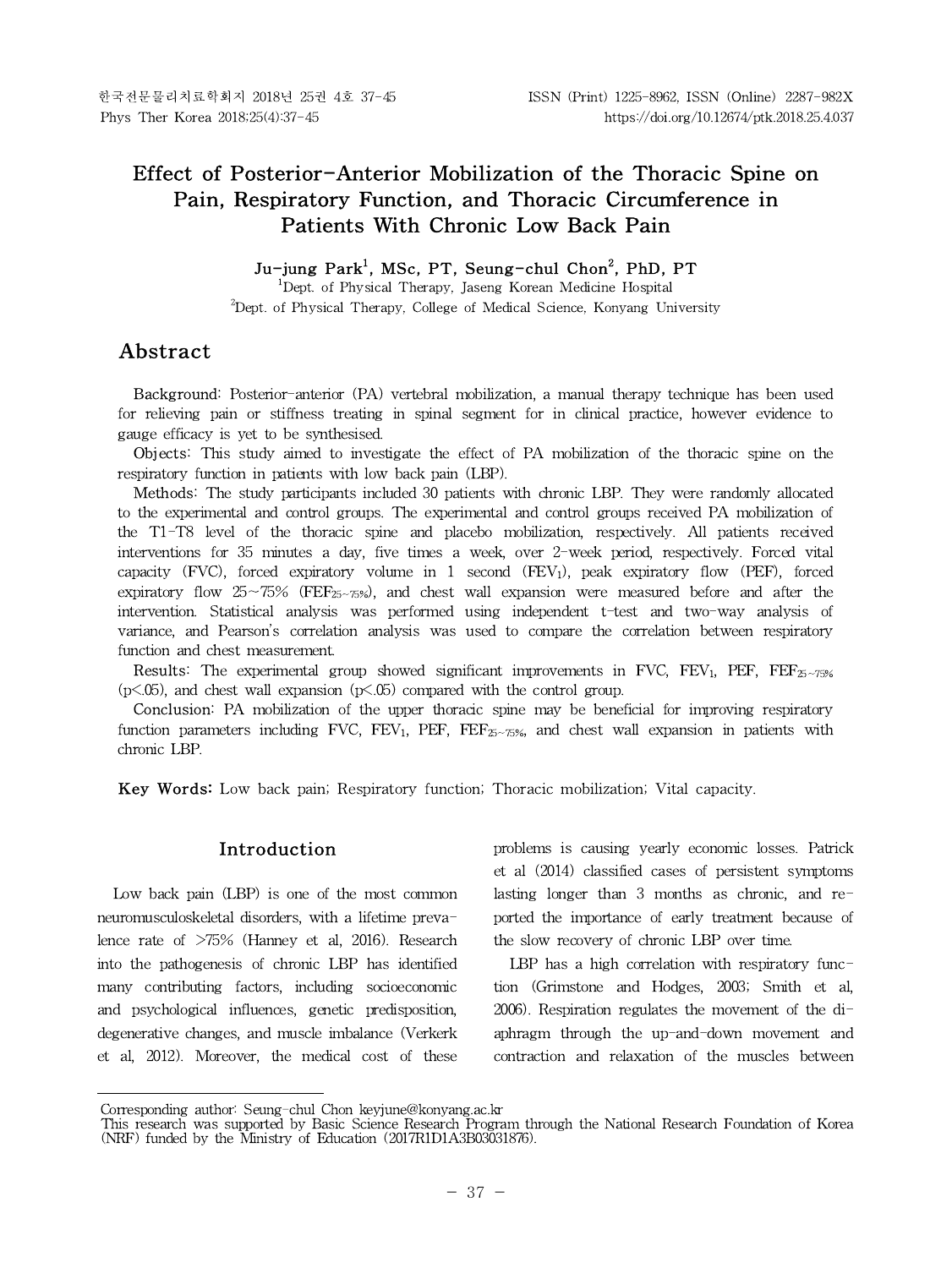the ribs and problems with the movement of the rib cage can cause dysfunction of these respiratory muscles (Cahalin et al, 2002). Patients with various pulmonary diseases have problems not only with the lungs but also with the respiratory muscles, and they also experience musculoskeletal disorders (Wagner, 2006). In other words, patients with LBP commonly have musculoskeletal disorders with dysfunction of the respiratory muscles, and abnormal symptoms and rapid fatigue of the respiratory muscles are also observed during low-intensity exercise (MacIntyre, 2006).

The spine movement of patients with back pain is partially restricted and limited, particularly in terms of extension mobility of the upper thoracic spine (Mohanty and Pattnaik, 2016). Specifically, unstable lumbar spine with pain and abnormal functional movement reduces the mobility of adjacent spinal joints such as the thoracic region. And also, the thoracic spine is directly connected to the thorax and joints, the movement of the thoracic spine is interdependent, and the thoracic mobility is an important factor in the respiratory system. Increased chest wall mobility positively influences respiratory control, coughing ability, lung capacity, and spinal motion by inducing smooth movement and contraction of the respiratory muscle (Hodges and Gandevia, 2000). Hypomobility of the thoracic spine causes the chest to sink and limits the expansion of the circumference of the thorax during inspiration.

Decreased respiratory function is also associated with back pain because it affect the posture control ability (Ruhe et al, 2011). In particular, the diaphragm is an important muscle in regulating the spine during postural control on inspiration (Hodges and Gandevia, 2000). In previous studies in patients with chronic LBP and chronic obstructive pulmonary disease, the proprioceptive sensations needed for postural control were reduced when the inspiratory muscle was used (Janssens et al, 2010; Janssens et al, 2013). In addition, patients with chronic LBP experienced greater diaphragmatic fatigue than healthy

controls, and training of the inspiratory muscle in these patients improved postural control and reduced pain intensity (Janssens et al, 2010).

Spinal joint mobilization in patients with LBP has been reported to help relieve pain (Savigny et al, 2009). Maitland has categorized and applied joint mobilization from grade 1 to grade 5 for the treatment of joint dysfunction (Banks, 2010). Cervical and thoracic joint operations can control the autonomic nervous system to regulate respiratory muscles and pulmonary function by promoting the activity of the sympathetic nerves emerging between the vagus nerves and thoracic vertebrae 1 and 5, which are the 11th cranial nerves under the control of parasympathetic nerves (Engel and Vemulpad, 2007). Yang and Kim (2015) reported that the application of thoracic spine mobilization to patients with chronic LBP had a positive effect on pain and proprioceptive sensation. Babina et al (2016) reported improved pulmonary function in patients with chronic LBP when thoracic spine mobilization was applied, and Ito et al (1999) reported that reduction of the range of motion of the thoracic spine reduced pulmonary function, increased chest circumference (CC), and has been associated with improved pulmonary function.

Although several reports are available on pain reduction and motor function improvement in patients with LBP, data on respiratory ability to evaluate the effects of joint mobilization and pulmonary function are still lacking. This study aimed to investigate the effect of joint mobilization of the thoracic spine on pain and respiratory function and CC length in patients with chronic LBP.

# **Methods**

## **Subjects**

The study subjects included 30 patients with chronic LBP. A physical therapist with 6 years of experience made the diagnosis of LBP according to the clinical assessment criteria. Medical diagnosis of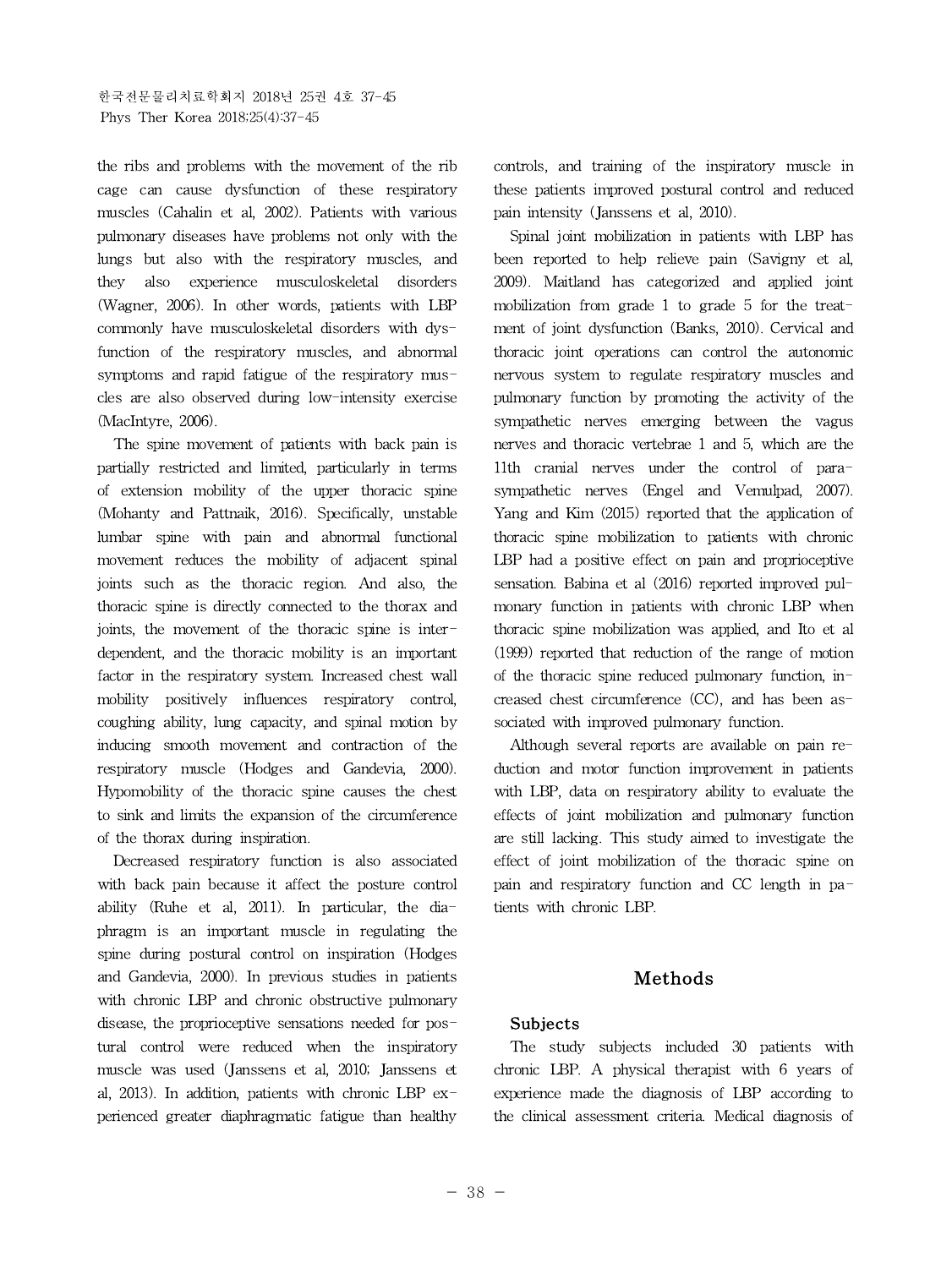LBP was made by an orthopaedist or a physician in hospital. The inclusion criteria were subjects who had >3 months of back pain, had visual analog scale (VAS) score of >4 points, and showed positive on thoracic motility test. The exclusion criteria were cardiopulmonary system and nervous system problems, smoking, spinal fractures, and spinal joint surgery. Explanations about the procedure and stability were given to all subjects before the experiment, and informed consent was obtained from all the subjects, and this study was approved by the university ethics and institutional review board (approval number: 2018-057-01). Table 1 shows the general characteristics of the study subjects.

#### **Instrumentation and measurement**

#### **Visual analogue scale**

The visual analogue scale (VAS) is considered to be one of the best methods available for the estimation of the intensity of pain. VAS is self-report measure consisting simply of a 10 centimeter line with a statement at each end representing one dimension being measured. For pain intensity, the scale is most commonly anchored by "no pain" (score of 0) and "pain as bad as it could be" (score of 10).

#### **Thoracic spine mobility test**

**Table 1.** General characteristics of subjects (N=30) Heiderscheit and Boissonnault (2008) examined the mobility of the thoracic spine using a tester's hand in the prone position by pushing the spinous processes from the posterior to the anterior direction in the thoracic vertebrae 1∼8, and Gonnella et al (1982) graded the results by using a  $7$ -point  $(0-6)$  scale: 0 point means the movement of the segment cannot be detected in a rigid state; 1 point and 2 points, the

Figure 1. Thoracic mobility test.

low range of the resistance before the normal range; 3 points, the normal range; 4 points and 5 points, the normal range and a significantly reduced resistance to an increased range; and 6 points, an excessive range, meaning no ligament and capsular limitation.

#### **Respiratory function test**

Spirobank G (Spirobank G, MIR, Rome, Italy) was used to examine the respiratory function of the subjects. Forced vital capacity (FVC), forced expiratory volume in 1 second  $(FEV_1)$ , peak expiratory flow (PEF), and forced expiratory flow 25∼75% (FEF25∼75%) were measured. Before starting the experiment, a full explanation about the method of the pulmonary function test was given to the subjects. During the respiratory function test, the subjects were in the following normal posture: seating on a chair with the legs open and the back not leaning against the back of the chair. The nose was closed using a nasal plug; the measuring instrument placed inside the mouth was held in one hand; and maximum expiration was performed after maximum inspiration. At this time, the upper body was controlled so as not to bend in a compensating motion. Measurements were taken

| Parameters    | Experimental group $(n_1=15)$ | Control group $(n_2=15)$ |         |      |
|---------------|-------------------------------|--------------------------|---------|------|
| Age (year)    | $31.0 \pm 10.6a$              | $32.0 \pm 13.7$          | $-.238$ | .814 |
| $Height$ (cm) | 165.3±7.7                     | $167.0 \pm 7.7$          | $-.590$ | .560 |
| Weight (kg)   | $63.6 \pm 9.6$                | $64.6 \pm 14.2$          | $-.225$ | .824 |

a<sub>mean±standard</sub> deviation.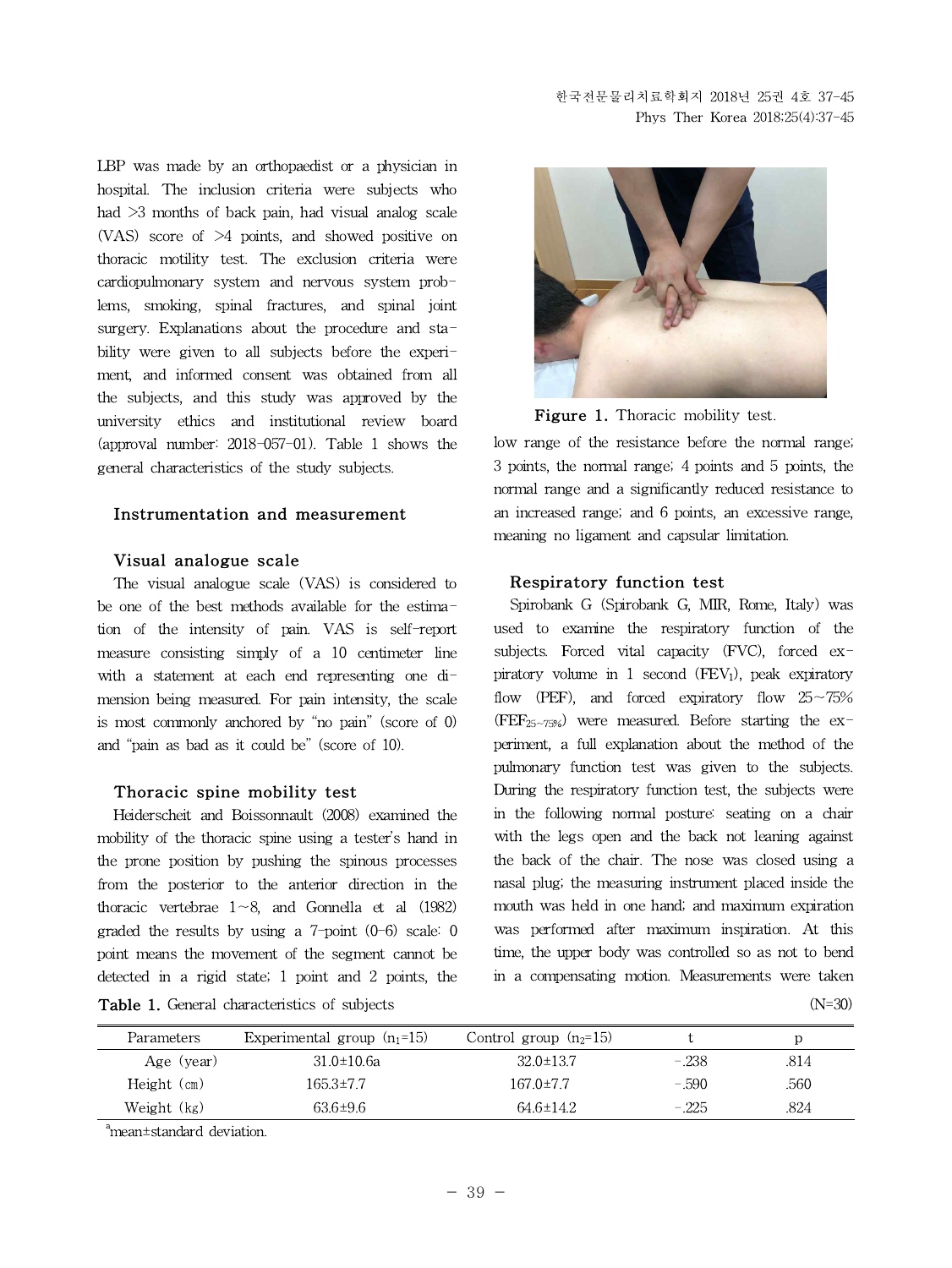한국전문물리치료학회지 2018년 25권 4호 37-45 Phys Ther Korea 2018;25(4):37-45



**Figure 2.** Chest measurement.

three times consecutively, and the mean value was used in the analysis.

#### **Chest measurement**

Before and after intervention, the CC was measured at the time of maximum inspiration. According to the study by Bockenhauer et al (2007), the point in the 3rd intercostal region to the mid-clavicular line (Figure 2, A) and the point at the 5th spinous processes from the thoracic spine (Figure 2, B) were marked, and the circumference was measured where the two points meet (Figure 2, C).

#### **Intervention**

The experimental group was treated for chronic LBP by performing Maitland grade 3 on thoracic spine vertebrae 1∼8 (Figure 3). The control group was also treated for chronic LBP by applying Maitland grade 1 on thoracic spine vertebrae 1∼8. Both groups received interventions for 35 minutes a day, five times a week, over 2-week period, respectively. Grade 3 mobilization was applied to the experimental group to obtain the range of motion of the normal joint by imparting a large vibration to the hypomobility region and stretching the connective tissue of the joint or the joint capsule. Grade 1 mobilization refers to a small amount of vibration at the beginning of the range of motion of the joint to control pain or muscle spasm.



**Figure 3.** Upper and middle thoracic spine mobilization (A: upper thoracic spine superior view, B: upper thoracic spine superior view, B: upper thoracic spine lateral view, C: middle thoracic spine superior view).

#### **Statistical analysis**

The general characteristics of the subjects such as age, height, and weight, were used in the independent t-test. Two-way analysis of variance with interindividual factors was used to compare respiratory function and CC length before and after the experiment in the experimental and control groups. The Bonferroni post-hoc test was performed when the effect within the individual was significant. Pearson's correlation analysis was used to compare the correlation of respiratory function and CC length. The collected data were analyzed using the statistical program SPSS ver. 20.0 (IBM Corp., Armonk, NY, USA), and the correlation between lung function and CC was set at  $p<.01$ . A p value of  $\le.05$  was considered statistically significant.

### **Results**

In the VAS, the group effect was not significant (F=1.746, p=.197), and the time effect was significant  $(F=259.288, p\leq 0.001)$ . The interaction effect was significant (F=6.137 p=.020) (Table 2).

In the FVC, the group effect was not significant

| Test<br>Variable |      | Experimental            | Control         | Group effect |     | Time effect |           | Interaction effect |      |
|------------------|------|-------------------------|-----------------|--------------|-----|-------------|-----------|--------------------|------|
|                  |      | $(n_1=15)$              | $(n_2=15)$      | F(1.28)      |     | F(1.28)     | D         | F(1.28)            |      |
| VAS <sup>a</sup> | Pre  | $4.93 \pm 0.79^{\circ}$ | $5.00 \pm 0.75$ | 1.746        | 197 | 259.288     | ${<}.001$ | 6.137              | .020 |
|                  | Post | $2.93 \pm 0.70$         | $3.53\pm7.43$   |              |     |             |           |                    |      |

**Table 2.** Comparisons visual analog scale in both groups

<sup>a</sup>visual analog scale, <sup>b</sup>mean±standard deviation.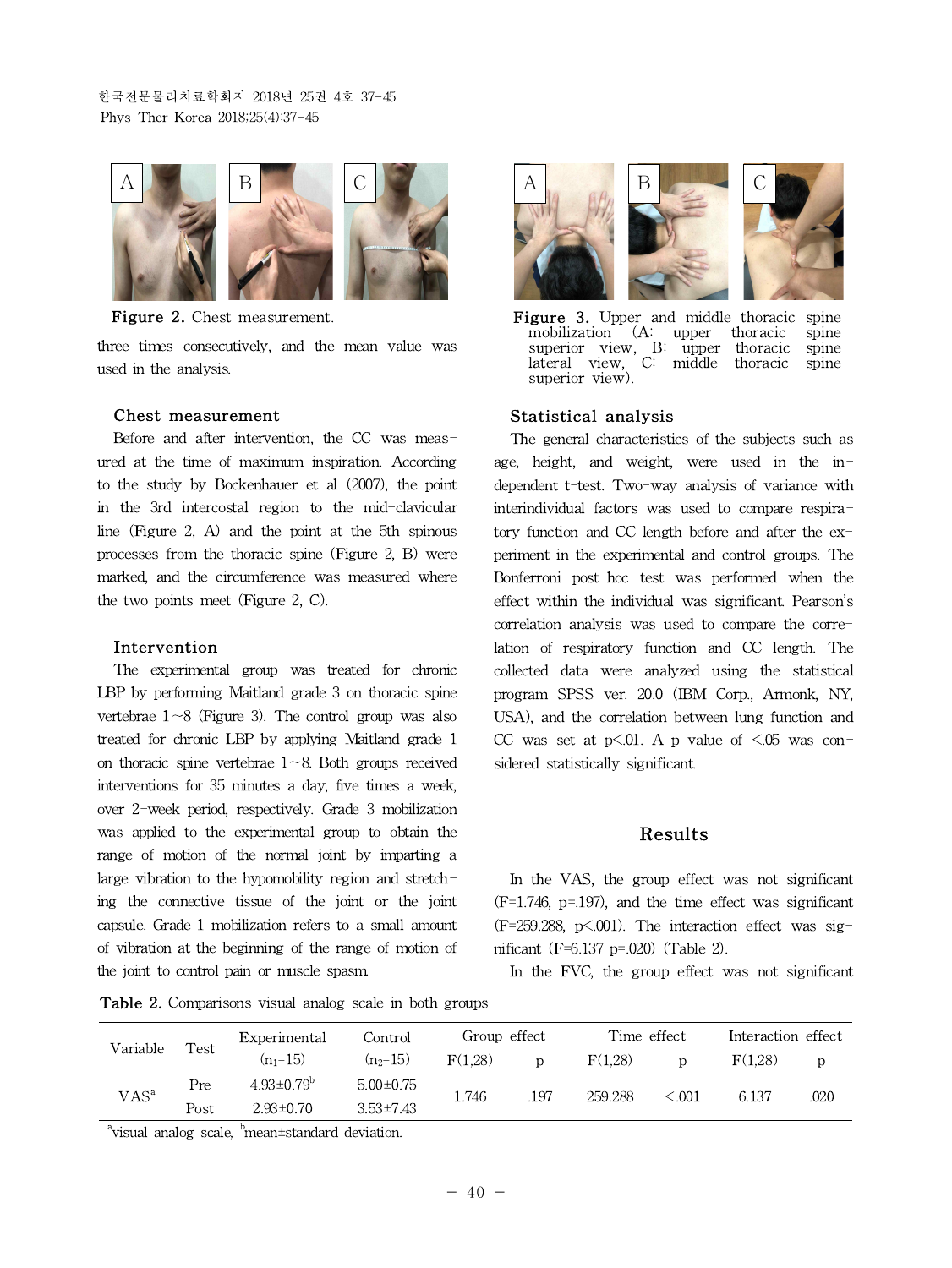| Variable                    |      | Experimental     | Group effect<br>Control |         |      | Time effect    |         | Interaction effect |      |
|-----------------------------|------|------------------|-------------------------|---------|------|----------------|---------|--------------------|------|
|                             | Test | $(n_1=15)$       | $(n_2=15)$              | F(1.28) | p    | F(1,28)        | p       | F(1,28)            | р    |
| FVC <sup>a</sup>            | Pre  | $3.42 \pm .88^b$ | $3.50 \pm .88$          | .002    | .962 | 37.105         | < 0.001 | 13.417             | .001 |
|                             | Post | $3.58 \pm .93$   | $3.54 \pm .89$          |         |      |                |         |                    |      |
| $FEV_1^c$                   | Pre  | $2.80 \pm .85$   | $3.03 \pm .80$          | .158    | .694 | 25.212         | < 0.001 | 12.406             | .001 |
|                             | Post | $3.06 \pm .79$   | $3.07 \pm .81$          |         |      |                |         |                    |      |
| PEF <sup>d</sup>            | Pre  | $5.76 \pm 2.28$  | $6.41 \pm 1.90$         | .045    |      | .834<br>18.322 | < 0.001 | 13.938             | .001 |
|                             | Post | $6.81 \pm 2.06$  | $6.48 \pm 1.91$         |         |      |                |         |                    |      |
| $\rm{FEF_{25\sim75\%}}^{e}$ | Pre  | $3.46 \pm 1.14$  | $3.52 \pm .81$          | .043    |      | .837<br>15.385 | .001    | 7.608              | .010 |
|                             | Post | $3.79 \pm 1.07$  | $3.58 \pm .84$          |         |      |                |         |                    |      |

**Table 3.** Comparison of respiratory function between two groups

 $a<sup>4</sup>$ forced vital capacity,  $b<sup>5</sup>$ mean±standard deviation, cforced expiratory volume 1 second,  $a<sup>4</sup>$ peak expiratory flow,  $a<sup>5</sup>$ forced expiratory flow 25∼75%.

(F=.002, p=.962), while the time effect (F=37.105, p<.001) and the interaction effect (F=13.417, p=.001) were significant, respectively. In the  $FEV<sub>1</sub>$ , the group effect was not significant  $(F=158, p=.694)$ , while the time effect  $(F=25.212, p\leq 0.001)$  and the interaction effect (F=12.406, p=.001) were significant, respectively. In the PEF, the group effect was not significant (F=.045, p=.834), while the time effect (F=18.322, p<.001) and the interaction effect (F=13.938, p=.001) were significant, respectively. In the FEF<sub>25∼75%</sub> the group effect was not significant (F=.043, p=.837), while the time effect  $(F=15.385, p=.001)$  and the interaction effect (F=7.608, p=.010) were significant, respectively (Table 3).

In the CC, the group effect was not significant (F=.014, p=.908), while the time effect (F=362.577,  $p<.001$ ) and the interaction effect (F=63.959,  $p<.001$ ) were significant, respectively (Table 4).

The correlation coefficients between respiratory function and CC were positively correlated with FVC=.735 (p $\leq$ .01), FEV<sub>1</sub>=.612 (p $\leq$ .01) and PEF=.507 (Table 5).

#### **Discussion**

Although improvement in pain and respiratory function in patients with back pain is important for the normal movement of the vertebrae through postural control, studies applying appropriate intervention to the thoracic region directly associated with respiratory function are limited. In this study, we evaluated pain, respiratory function, and CC length by applying Posterior-Anterior mobilization to the thoracic region in patients with LBP. We also investigated the correlation between respiratory function and CC length.As a result, a positive effect on pain, respiratory function, and CC length and a moderate correlation among respiratory function parameters such as  $FVC$ ,  $FEV<sub>1</sub>$ , and PEF, except for FEF25∼75%, were found.

The LBP group included people who had recurrent back pain in clinical field and had not improved with nonoperative treatments. In participants with LBP, we observed a reduction of pain specifically improvements in VAS (from 5 to 3) after the intervention. Our findings are consistent with those of Ko et al

| Test<br>Variable |            | Experimental             | Control          | Time effect<br>Group effect |         | Interaction effect |                |        |        |
|------------------|------------|--------------------------|------------------|-----------------------------|---------|--------------------|----------------|--------|--------|
|                  | $(n_1=15)$ | $(n_2=15)$               | F(1.28)          |                             | F(1.28) |                    | F(1.28)        |        |        |
| $CC^a$           | Pre        | $93.96 \pm 4.72^{\circ}$ | $94.82 \pm 8.46$ |                             |         | 362.577            | $\lesssim 001$ | 63.959 | < 0.01 |
| (cm)             | Post       | 95.86±4.82               | $95.59 \pm 8.50$ | .014                        | .908    |                    |                |        |        |
|                  |            |                          |                  |                             |         |                    |                |        |        |

**Table 4.** Comparisons chest circumference between in both groups

<sup>a</sup>chest circumference, <sup>b</sup>mean±standard deviation.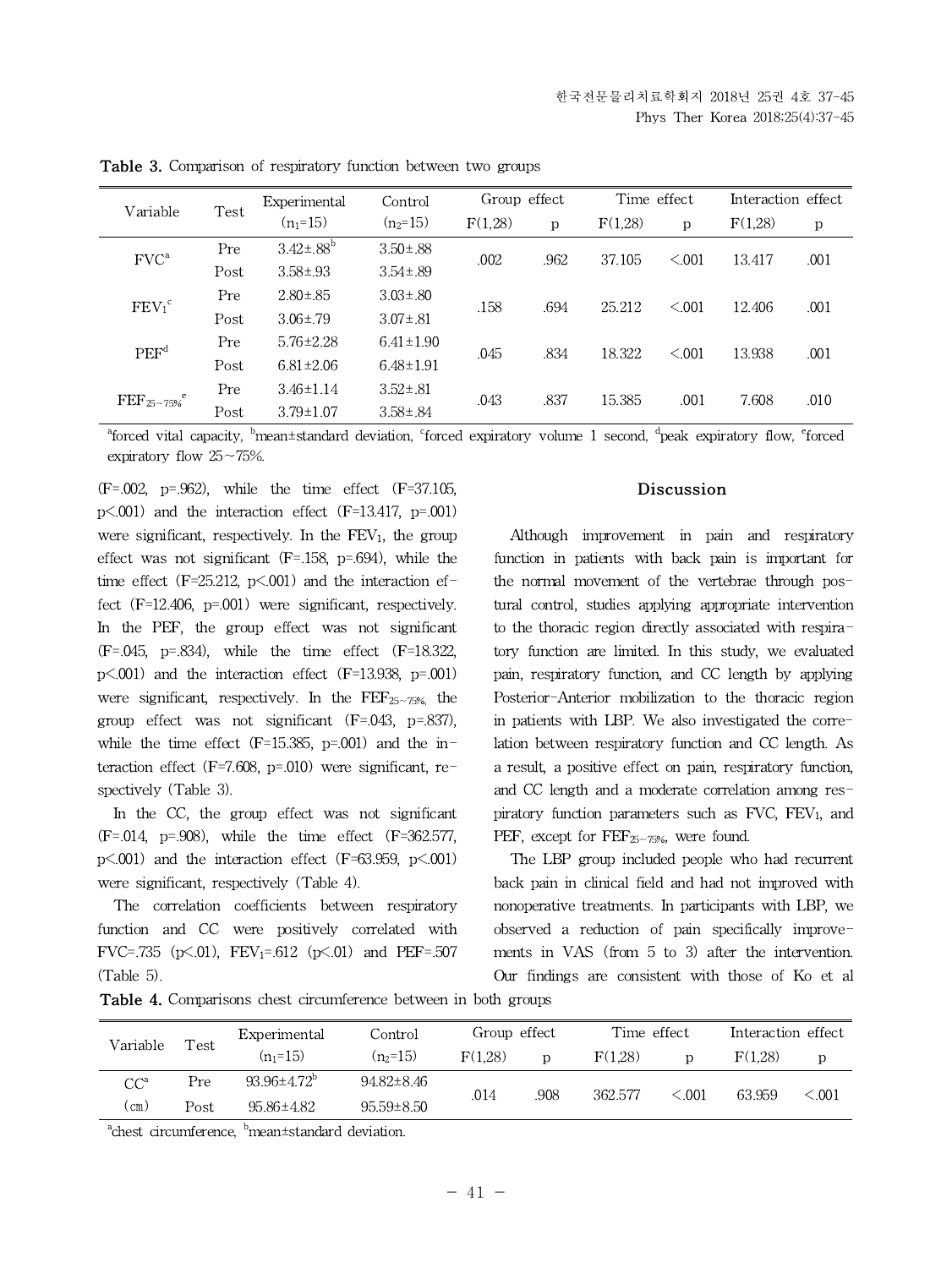| Variable                | FEV <sub>1</sub> <sup>a</sup> | $\rm{PEF}^b$ | $\rm{FEF_{25~175\%}^{c}}$ | $\cap \cap^d$ |
|-------------------------|-------------------------------|--------------|---------------------------|---------------|
| $\rm FVC^e$             | .914                          | .835         | .568                      | .735          |
| FEV <sub>1</sub>        |                               | .918         | .687                      | .612          |
| <b>PEF</b>              |                               |              | .813                      | .507          |
| $\rm{FEF}_{25\sim75\%}$ |                               |              |                           | .316          |

**Table 5.** Correlation between respiratory function and chest circumference

<sup>a</sup>forced expiratory volume 1 second, <sup>b</sup>peak expiratory flow, forced expiratory flow 25∼75%, <sup>d</sup>chest circumference, <sup>e</sup>forced vital capacity.

(2009), who showed that engaging in thoracic mobilization like PA mobilization with lumbar stabilization reduced the oswestry disability index cores of patients with chronic LBP. Kaltenborn et al (1993) reported that unstable lumbar spine stability reduces the mobility of adjacent spinal joints such as the thoracic part. The results of this study suggest that the lumbar spine can be treated by increasing the mobility of the thoracic spine with reduced motility, and that the side effects are less severe than the direct treatment of the painful lumbar spine (Singer and Giles, 1990).

Although improvement in respiratory function should be included in the field of rehabilitation and physical therapy for improving the pain control and exercise capacity of patients with back pain, concrete intervention methods are lacking. This study suggests that the use of joint mobilization indirectly applied to the thoracic region rather than to the lumbar region could solve the difficulties of patients with back pain, because direct intervention is difficult owing to pain in the lumbar region and the ability to control the abnormal movement, and can be introduced as an intervention method. In addition, considering the anatomical structure of the thoracic region, mobilization in only the PA direction was applied to the thoracic vertebrae 1∼8 region. Therefore, various intervention methods may be considered in combination with the functional movement of the thoracic region. In this study, the FVC, FEV<sub>1</sub>, PEF, and FEF<sub>25∼75%</sub> were measured using the most common and easily used method of spirometry, to evaluate respiratory function. For the CC measurement, the point in the 3rd intercostal region to the mid-clavicular line and the point at the 5th spinous processes from the thoracic spine were marked, and the circumference was measured where the two points meet, by using a tapeline (Bockenhauer et al, 2007).

Compared with the control group, all respiratory function parameters were improved in the experimental group. FVC was improved by about 5% in the experimental group after the intervention, but by only about 1% in the control group. FVC is the total amount of air that can be blown out of the lungs during forced exhalation after maximum inhalation and is generally considered normal when it is >80% of the predicted value (Lima et al, 2011). FEV1 increased by approximately 9% after the intervention in the experimental group, but increased by only approximately 1% in the control group. FEV1 is the maximum amount of air that can be released within 1 second and is an indicator of whether the large airway has been shut down. The PEF increased by approximately 5% after the intervention in the experimental group but increased by only approximately 1% in the control group. PEF is the maximum flow rate generated during forceful exhalation, and reflects the bronchial condition.

Moreover, the CC was further improved in the experimental group compared with the control group. This may be due to the mechanical advantage of PA mobilization applied to the thoracic spine. In particular, passive external forces, such as joint motion, expand the ribcage during breathing, and smooth movements of the associated connective tissues appear to enhance the mobility of the thoracic joints. The increase in the length of the thoracic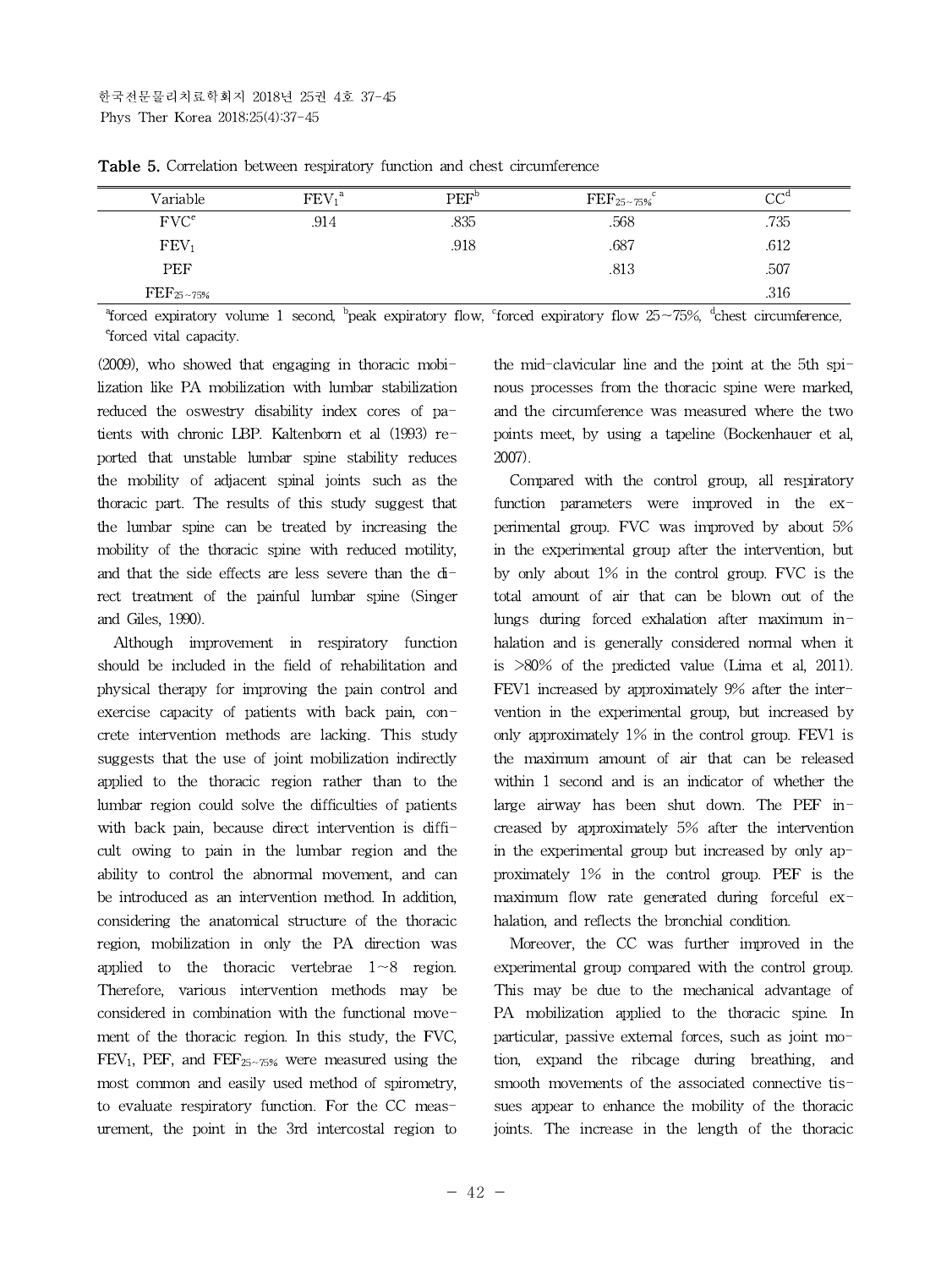cavity seems to have a positive effect on the respiratory function, leading to minimization of cardiopulmonary pressures and improvement in function by expansion of the thoracic cavity (Hussain and Pardy, 1985). In a previous study supporting this finding, it was suggested that restricting the movement of the chest could decrease the values of respiratory function parameters such as FVC and FEV<sup>1</sup> (Gonzalez et al, 1999). Brenner et al (2007) reported that direct joint mobilization of the thoracic spine contributes to respiratory function by increasing the mobility of the muscles and joints between the ribs constituting the thorax. These results suggest that the joint mobilization applied to the thoracic spine relaxes the surrounding joints and soft tissues, and aids in thoracic expansion.

The correlation analysis of respiratory function and CC length showed the greatest correlation between FVC and CC  $(r=.735, p\le.01)$ . According to Cline et al (1999), the increase in thoracic mobility is associated with an increase in the length of the CC due to an increase in the optimal length of the inspiratory muscle. The positive correlations between  $FEV<sub>1</sub>$  and CC (r=.612, p<.01) were also similar, and Ozgocmen et al (2002) showed that the increase in CC length correlated with maximal exhalation pressure. The positive correlation between PEF and CC ( $r=507$ ,  $p<01$ ) also suggests that force generation by the inspiratory muscle should precede the increase in the maximum expiratory flow (Tzelepis et al, 1997). Increased CC may be considered to improve aerobic flow by optimizing the inspiratory muscle function.

This study has some limitations, including the sample recruitment, because we only included patients with LBP, and the use of a universal and easy-to-use measurement instrument, mainly focusing on expiratory function, to measure respiratory function. In future studies, a high-function breathing apparatus capable of measuring the inspiratory capacity of a number of patients with LBP should be used to overcome these limitations.

## **Conclusion**

The purpose of this study was to investigate the effects of PA joint mobilization on pain, respiratory function, and CC length in 30 patients with LBP, as well as to investigate the correlation between respiratory function and CC length. Joint mobilization applied to the thoracic spine improved pain, respiratory function, and CC length. A moderate correlation among respiratory function parameters such as FVC, FEV<sub>1</sub>, and PEF, except for FEF<sub>25∼75%</sub>, was found. Therefore, we would like to recommend indirect PA joint mobilization in the thoracic region to improve the pain and respiratory function of patients with back pain with difficulty in posture control.

## **References**

- Babina R, Mohanty PP, Pattnaik M. Effect of thoracic mobilization on respiratory parameters in chronic non-specific low back pain: A randomized controlled trial. J Back Musculoskelet Rehabil. 2016;29(3):587-595. https://doi.org/10.3233/BMR-160679
- Banks, K. Geoffrey D. Maitland, 1924-2010. Physical Therapy. 2010;90(3):326.
- Brenner AK, Gill NW, Buscema CJ, et al. Improved activation of lumbar multifidus following spinal manipulation: a case report applying rehabilitative ultrasound imaging. J Orthop Sports Phys Ther. 2007;37(10):613-619. https://doi.org/10.2519/jospt.2 007.2470
- Bockenhauer SE, Chen H, Julliard KN, et al. Measuring thoracic excursion: Reliability of the cloth tape measure technique. J Am Osteopath Assoc. 2007;107(5):191-196.
- Cahalin LP, Braga M, Matsuo Y, et al. Efficacy of diaphragmatic breathing in persons with chronic obstructive pulmonary disease: A review of the literature. J Cardiopulm Rehabil. 2002;22(1):7-21.
- Cline CC, Coast JR, Arnall DA. A chest wall re-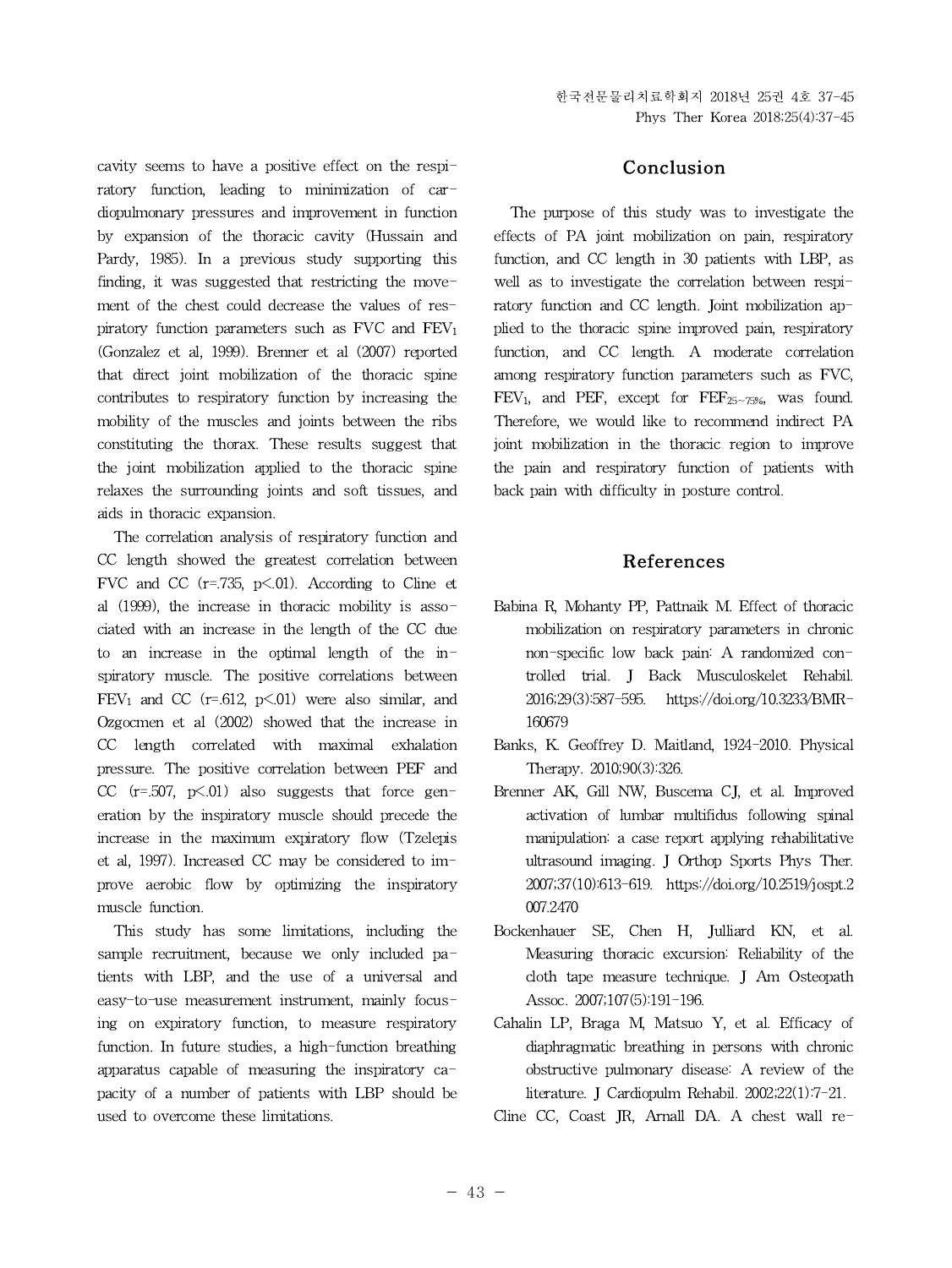한국전문물리치료학회지 2018년 25권 4호 37-45 Phys Ther Korea 2018;25(4):37-45

strictor to study effects on pulmonary function and exercise. 1. Development and validation. Respiration. 1999;66(2):182-187. https://doi.org/10. 1159/000029366

- Engel RM, Vemulpad S. The effect of combining manual therapy with exercise on the respiratory function of normal individuals: A randomized control trial. J Manipulative Physiol Ther. 2007; 30(7):509-513. https://doi.org/10.1016/j.jmpt.2007. 07.006
- Gonnella C, Paris SV, Kutner M. Reliability in evaluating passive intervertebral motion. Phys Ther. 1982;62(4):436-444.
- Gonzalez J, Coast JR, Lawler JM et al. A chest wall restrictor to study effects on pulmonary function and exercise. 2. The energetics of restrictive breathing. Respiration. 1999;66(2):188-194.
- Grimstone SK, Hodges PW. Impaired postural compensation for respiration in people with recurrent low back pain. Exp Brain Res. 2003;151(2):218-224. https://doi.org/10.1007/s00221-003-1433-5
- Hanney WJ, Masaracchio M, Liu X, et al. The influence of physical therapy guideline adherence on healthcare utilization and costs among patients with low back pain: A systematic review of the literature. PLoS One. 2016;11(6):e0156799. https:// doi.org/10.1371/journal.pone.0156799
- Heiderscheit B, Boissonnault W. Reliability of joint mobility and pain assessment of the thoracic spine and rib cage in asymptomatic individuals. J Man Manip Ther. 2008;16(4):210-216.
- Hodges PW, Gandevia SC.Changes in intra-abdominal pressure during postural and respiratory activation of the human diaphragm. J Appl Physiol. 2000;89(3):967-976. https://doi.org/10.1152/jappl.2000. 89.3.967
- Hussain SN, Pardy RL. Inspiratory muscle function with restrictive chest wall loading during  $ex$ ercise in normal humans. J Appl Physiol. 1985; 58(6):2027-2032. https://doi.org/10.1152/jappl.1985. 58.6.2027
- Ito M, Kakizaki F, Tsuzura Y, et al. Immediate effect

of respiratory muscle stretch gymnastics and diaphragmatic breathing on respiratory pattern. Respiratory muscle conditioning group. Intern Med. 1999;38(2):126-132.

- Janssens L, Brumagne S, McConnell AK, et al. Proprioceptive changes impair balance control in individuals with chronic obstructive pulmonary disease. PLoS One. 2013;8(3):e57949. https://doi.org/10.1371/journal.pone.0057949
- Janssens L, Brumagne S, Polspoel K, et al. The effect of inspiratory muscles fatigue on postural control in people with and without recurrent low back pain. Spine. 2010;35(10):1088-1094. https://doi.org/ 10.1097/BRS.0b013e3181bee5c3
- Kaltenborn FM, Evjenth O, Kaltenborn TB, et al. The Spine: Basic evaluation and mobilization techniques. 3rd ed. Oslo, Olaf Norli Bokhandel, 1993:11-87, 163-216.
- Ko TS, Jung HB, Kim JA. The effects of thoracic mobilization on pain, disability index and spinal mobility in chronic low back pain. J Special Edu Rehabil Sci. 2009;48(2):115-137.
- Lima IS, Florêncio de Moura Filho O, Cunha FV, et al. Chest and neck mobilization effects on spirometric responses in healthy subjects. J Manipulative Physiol Ther. 2011;34(9):622-626. https:// doi.org/10.1016/j.jmpt.2011.08.004
- MacIntyre NR. Muscle dysfunction associated with chronic obstructive pulmonary disease. Respir Care. 2006;51(8):840-847.
- Mohanty P, Pattnaik M. Mobilisation of the thoracic spine in the management of spondylolisthesis. J Bodyw Mov Ther. 2016;20(3):598-603. https://doi.org/10.1016/j.jbmt.2016.02.006
- Ozgocmen S, Cimen OB, Ardicoglu O. Relationship between chest expansion and respiratory muscle strength in patients with primary fibromyalgia. Clin Rheumatol. 2002;21(1):19-22.
- Patrick N, Emanski E, Knaub MA. Acute and chronic low back pain. Med Clin North Am. 2014;98(4):777-789. https://doi.org/10.1016/j.mcna. 2014.03.005